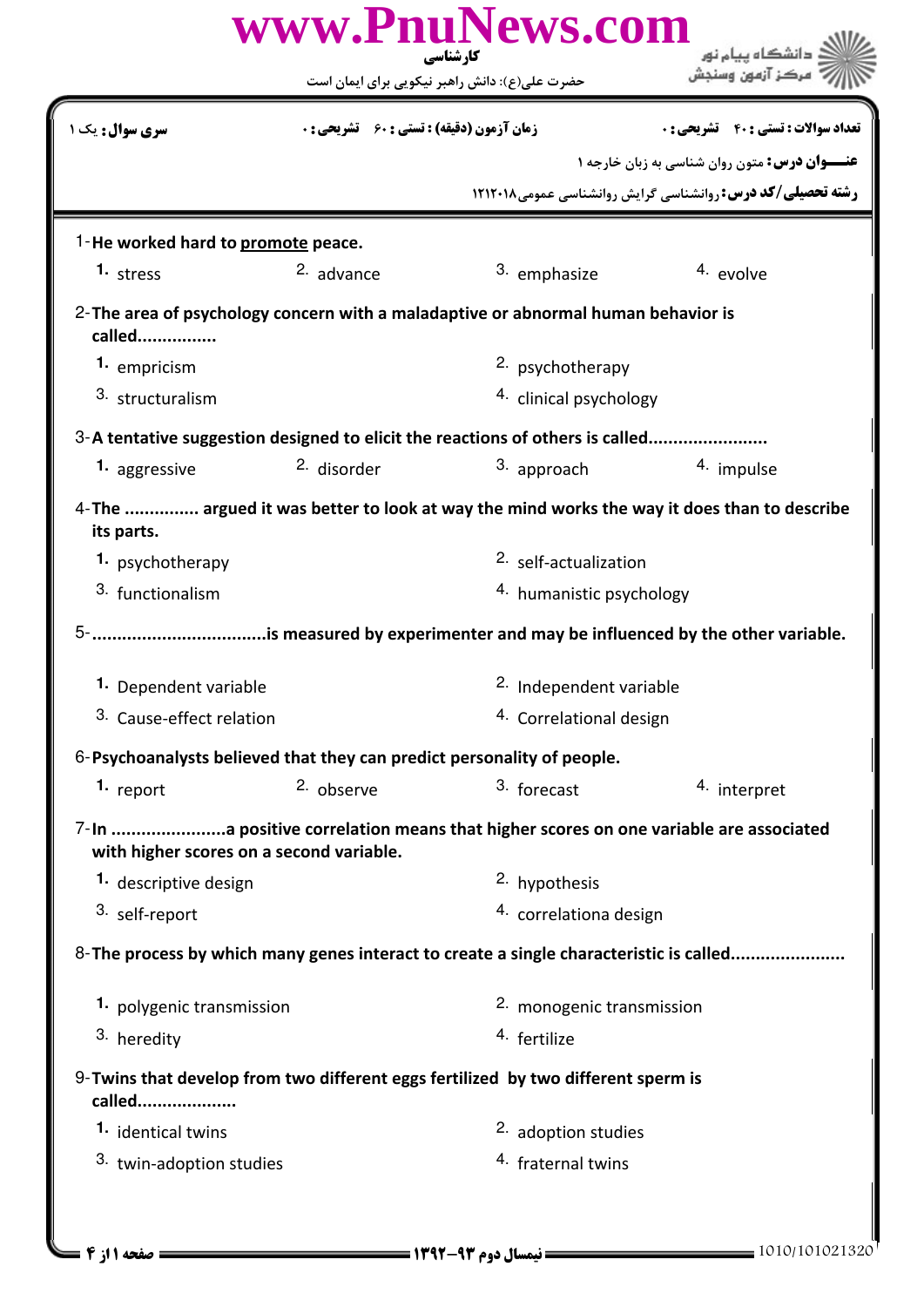| www.PnuNews.com<br>کار شناسی                                                                                                            |                                                    |                                        |                                                                    |  |  |  |
|-----------------------------------------------------------------------------------------------------------------------------------------|----------------------------------------------------|----------------------------------------|--------------------------------------------------------------------|--|--|--|
|                                                                                                                                         | حضرت علی(ع): دانش راهبر نیکویی برای ایمان است      |                                        |                                                                    |  |  |  |
| <b>سری سوال:</b> یک ۱                                                                                                                   | <b>زمان آزمون (دقیقه) : تستی : 60 ٪ تشریحی : 0</b> |                                        | <b>تعداد سوالات : تستي : 40 ٪ تشريحي : 0</b>                       |  |  |  |
|                                                                                                                                         |                                                    |                                        | <b>عنـــوان درس:</b> متون روان شناسی به زبان خارجه ۱               |  |  |  |
|                                                                                                                                         |                                                    |                                        | <b>رشته تحصیلی/کد درس: روانشناسی گرایش روانشناسی عمومی ۱۲۱۲۰۱۸</b> |  |  |  |
| 10-It is primary structure in the hindbrain and is involved in muscle coordination and the<br>maintenance of body equilibrium is called |                                                    |                                        |                                                                    |  |  |  |
| 1. medulla                                                                                                                              | $2.$ glial                                         | 3. pons                                | 4. cerebellum                                                      |  |  |  |
| 11-A hindbrain structure regulates breathing, heart rate, and blood pressure is called                                                  |                                                    |                                        |                                                                    |  |  |  |
| 1. glial cells                                                                                                                          |                                                    | <sup>2.</sup> reticular formation      |                                                                    |  |  |  |
| 3. medulla                                                                                                                              |                                                    | 4. spinal cord                         |                                                                    |  |  |  |
| 12- The lens of the eye focuses the visual image on the                                                                                 |                                                    |                                        |                                                                    |  |  |  |
| 1. pupil                                                                                                                                | 2. ciliary                                         | 3. retina                              | 4. iris                                                            |  |  |  |
| 13-During , the body of mother is very sensitive.                                                                                       |                                                    |                                        |                                                                    |  |  |  |
| 1. pregnancy                                                                                                                            | 2. exposure                                        | 3. conception                          | 4. perception                                                      |  |  |  |
|                                                                                                                                         |                                                    |                                        |                                                                    |  |  |  |
| 1. Conception                                                                                                                           | <sup>2.</sup> Rubella                              | 3. Anvil                               | 4. Cornea                                                          |  |  |  |
| 15- is the final and longest stage pf prenatal development.                                                                             |                                                    |                                        |                                                                    |  |  |  |
| 1. Embryonic stage 2. Germinal stage                                                                                                    |                                                    | 3. Fetal stage                         | 4. Critical stage                                                  |  |  |  |
| 16-Everything in the world that was not made by people is called                                                                        |                                                    |                                        |                                                                    |  |  |  |
| 1. nurture                                                                                                                              | 2. nature                                          | 3. genetic                             | 4. defect                                                          |  |  |  |
| 17-People with behavior are most likely to engage in criminal behavior.                                                                 |                                                    |                                        |                                                                    |  |  |  |
| 1. personal                                                                                                                             | 2. logical                                         | 3. anti social                         | 4. developmental                                                   |  |  |  |
| 18-The second major stage of cognitive development (ages 2-5), which begins with the emergence of<br>symbolic thought is called         |                                                    |                                        |                                                                    |  |  |  |
| 1. preoperational stage                                                                                                                 |                                                    | <sup>2.</sup> formal operational stage |                                                                    |  |  |  |
| 3. sensorimotor stage                                                                                                                   |                                                    | 4. concrete operational stage          |                                                                    |  |  |  |
| 19-  is the period of rapid maturation in which the person becomes capable of sexual<br>maturation.                                     |                                                    |                                        |                                                                    |  |  |  |
| 1. Puberty                                                                                                                              |                                                    | 2. Egocentrism                         |                                                                    |  |  |  |
| 3. Sexual maturation                                                                                                                    |                                                    | 4. Conservation                        |                                                                    |  |  |  |
| 20-Most of the mental disorders we interviewed said that they had experienced a profound sense of<br>failure.                           |                                                    |                                        |                                                                    |  |  |  |
| 1. self-controlled                                                                                                                      | 2. most important                                  | $3.$ be free                           | 4. discerning                                                      |  |  |  |
|                                                                                                                                         |                                                    |                                        |                                                                    |  |  |  |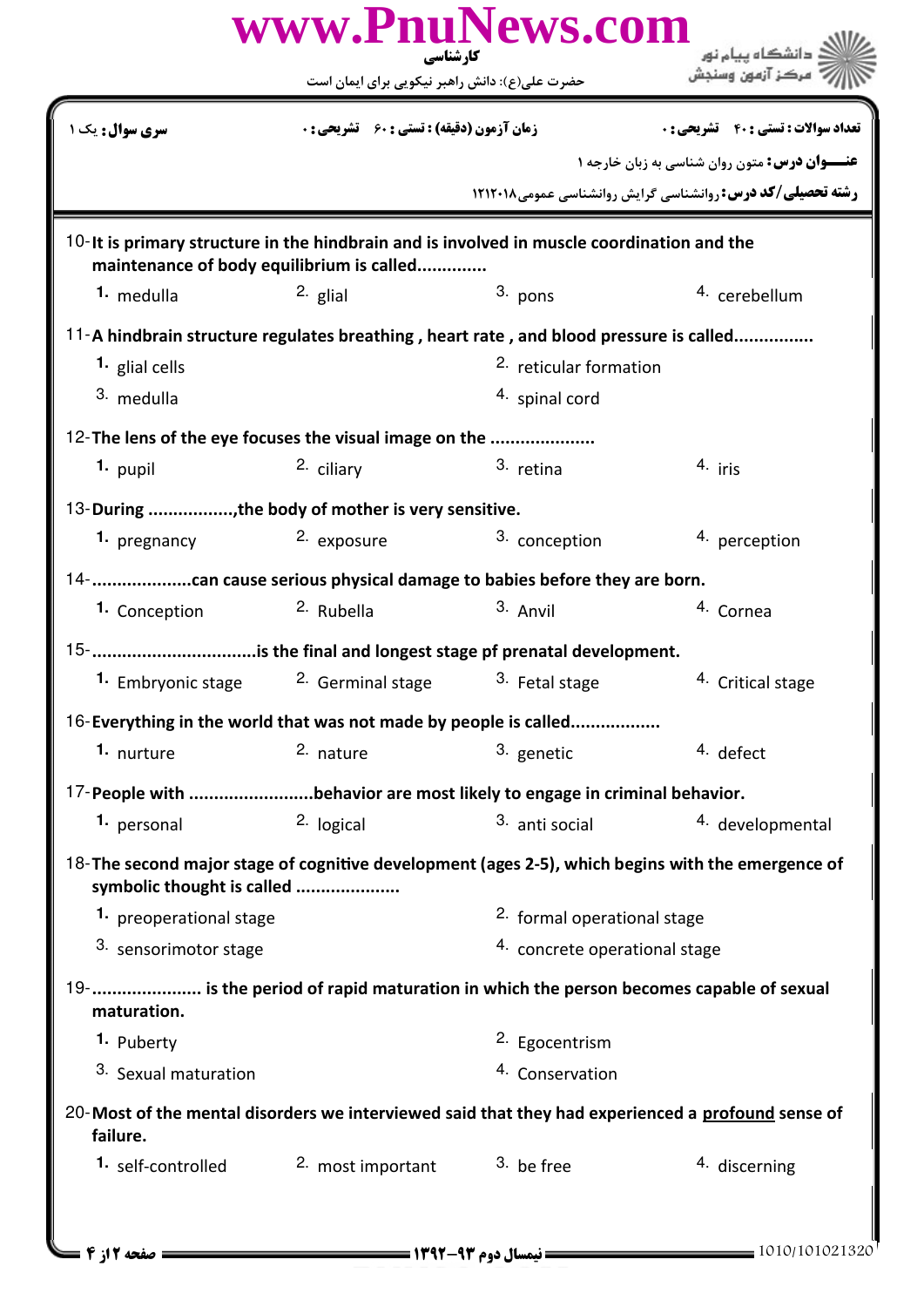|                                                                  |                                                             | کارشناسی<br>حضرت علی(ع): دانش راهبر نیکویی برای ایمان است                    |                                                             |
|------------------------------------------------------------------|-------------------------------------------------------------|------------------------------------------------------------------------------|-------------------------------------------------------------|
| سری سوال : یک                                                    | <b>زمان آزمون (دقیقه) : تستی : 60 ٪ تشریحی : 0</b>          |                                                                              | <b>تعداد سوالات : تستی : 40 - تشریحی : 0</b>                |
|                                                                  |                                                             |                                                                              | <b>عنـــوان درس:</b> متون روان شناسی به زبان خارجه ۱        |
|                                                                  |                                                             |                                                                              | رشته تحصیلی/کد درس: روانشناسی گرایش روانشناسی عمومی ۱۲۱۲۰۱۸ |
|                                                                  |                                                             | 21-We want to compare the grades of male female students at the university.  |                                                             |
| 1. limited                                                       | <sup>2</sup> transition                                     | 3. versus                                                                    | 4. restrict                                                 |
|                                                                  |                                                             | 22- Without the feeling of , the most talented person will feel inferior.    |                                                             |
| 1. self-actualization                                            |                                                             | 2. self-confidence                                                           |                                                             |
| 3. self-report                                                   |                                                             | 4. self-worth                                                                |                                                             |
| 23-We can draw some interesting from this data.                  |                                                             |                                                                              |                                                             |
| <b>1.</b> discrimination                                         | 2. conformity                                               | 3. encourage                                                                 | 4. generalization                                           |
|                                                                  |                                                             | 24-The behavior which is determined more by shared goals is called           |                                                             |
| 1. collectivist culture                                          |                                                             | <sup>2.</sup> individualistic culture                                        |                                                             |
| 3. normative culture                                             |                                                             | 4. social culture                                                            |                                                             |
| belong to in-groups or out-groups.                               |                                                             | 25-increases when social motives focus our attention on the fact that people |                                                             |
| <b>1.</b> prejudicial                                            | 2. prejudically                                             | 3. prejudice                                                                 | 4. pressure                                                 |
| 26-The mental effects of are always unpredictable.               |                                                             |                                                                              |                                                             |
| 1. hallucinogen                                                  | 2. hypersomnia                                              | 3. insomnia                                                                  | 4. depressant                                               |
|                                                                  |                                                             |                                                                              |                                                             |
| 1. conditioned response                                          |                                                             | 2. operant conditioning                                                      |                                                             |
| 3. unconditioned response                                        |                                                             | 4. unconditioned stimulus                                                    |                                                             |
|                                                                  |                                                             | 28- occurs when a response is weakend by outcomes that follow it.            |                                                             |
| 1. reinforcement                                                 | 2. reproduction                                             | 3. punishment                                                                | 4. motivation                                               |
|                                                                  |                                                             |                                                                              |                                                             |
| 29-Your research enviroment shows a very situation.              |                                                             |                                                                              |                                                             |
| 1. pupil                                                         | 2. store                                                    | 3. resemble                                                                  | 4. artificial                                               |
|                                                                  | might be performed by tens of milions neurons in the brain. |                                                                              |                                                             |
| 1. ecological validity                                           |                                                             | 2. connectionist networks                                                    |                                                             |
| 3. experimental networks                                         |                                                             | 4. cognitive network                                                         |                                                             |
| 31-She uses the of the family to describe the role of the state. |                                                             |                                                                              |                                                             |
| 1. metaphor                                                      | 2. implicit                                                 | 3. consistency                                                               | 4. repository                                               |
|                                                                  |                                                             |                                                                              |                                                             |